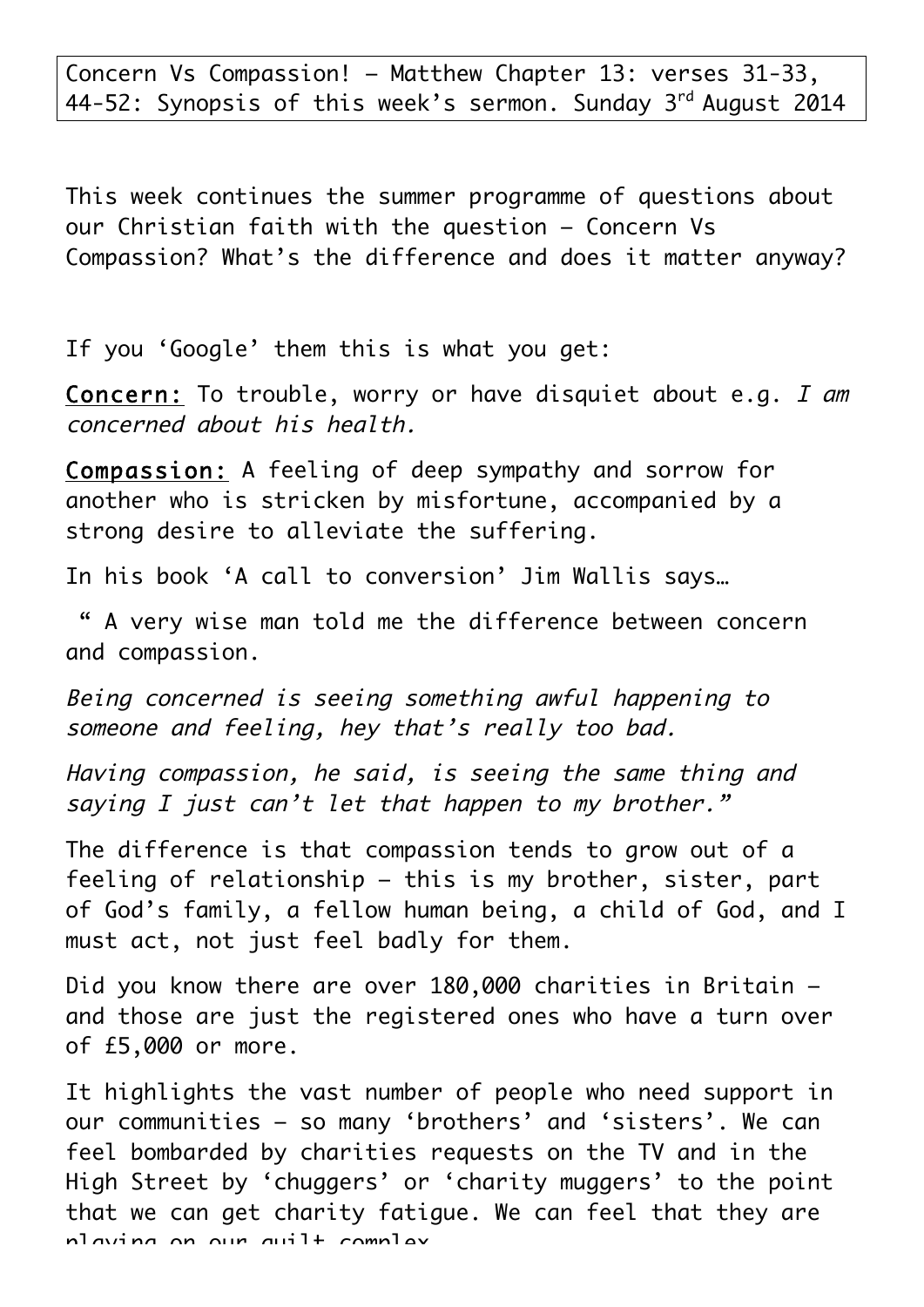But compassion is at the heart of the Christian gospel. If you look through the gospels you'll notice how often Jesus 'had compassion' on individuals or a crowd.

The bigger picture of Matthew's story today is Jesus having been in Nazareth. You might remember he couldn't show much miraculous compassion there in his hometown as they had little faith in him – there was no partnership in faith between him and them. So it's been a struggle, then he hears that his cousin John has been executed. He takes himself of to a deserted place to be by himself and spend time with his father. But a huge crowd follow him wanting to be inspired by hearing more of his teaching.

He has such a heart for them that he puts his plans for a bit of solitude aside. The disciples then suggest that they will all be aettina hunary and need to ao and buy some food. Jesus wants to meet their need and tells the disciples to provide for them rather than just send them away. This famous story has the disciples bringing him a child's food of five small loaves and two fish. His compassion explodes in generous giving and we have the miracle of the feeding of the five thousand. (Bear in mind that the men ate separately and would have been the ones counted. In reality, with women and children it would easily have been anything between ten and fifteen thousand in total).

So why is this story so important to our faith and in our thinking about compassion?

1. Jesus was making a statement about who he was (God!) – there was a real echo of the manner God provided for the Israelites in Exodus and would not have been lost on the crowd.

2. It reminds us that God is compassionate – he sees needs and acts to alleviate them.

3. It shows us that what we give of ourselves to serve and honour Jesus, however insignificant it can seem, will be used with great effectiveness by God in our world.